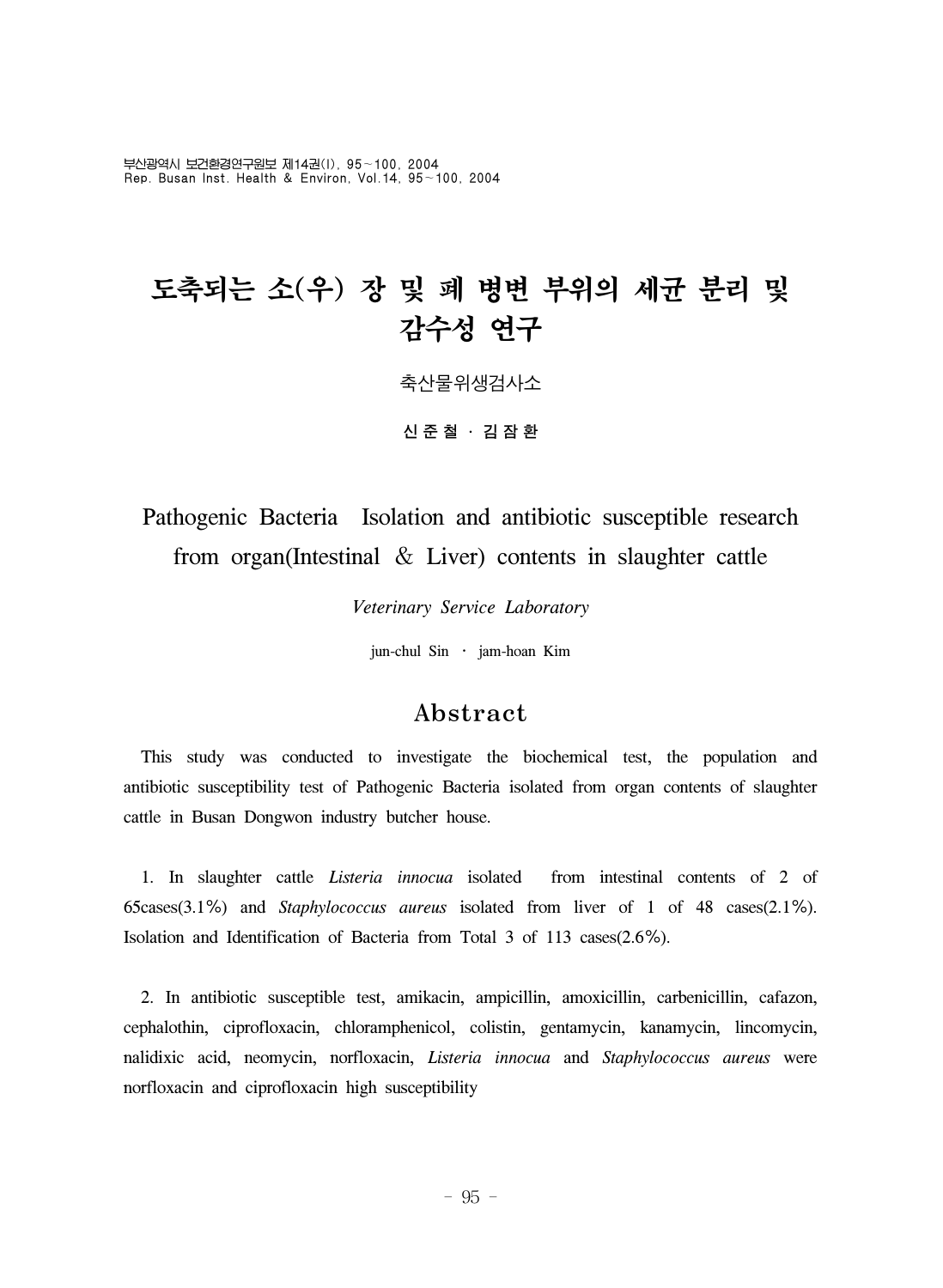# 서 론

 축산물의 안전하고 위생적인 공급을 위해 서는 축산물이 각종 세균으로 부터 오염되지 않은 것이 무엇보다 중요하다고 생각한다. 특 히, 사육․사양관리를 철저히 하는 것이 제일 중요하고 그 다음에 축산물(육류, 내장)에서 식중독 및 부패미생물의 오염세균를 분리 판 별하는 것이다. 일반적으로 식품중 축산물을 매개로 사람에서 문제가 되는 질병은 250여 종 이상이 알려져 있으며 이중에서 축산물과 관련된 중요한 병원체는 약 25종 정도가 알 려져 있다. 축산물을 매개로 전파되는 중요 한 병원체는 *Salmonella spp, E. coli , Listeria monocytogenes, Staphylococcus aureus,* 등이 사람에서 식중독을 유발시켜 사회적인 문제 를 야기 시키고 있다.

 이에 본 연구는 도축장에 출하되는 소 (축산물)의 주요 장기인 장 및 간의 병변에 서 각종 세균을 분리하여 약제감수성 시험 을 통하여 축산물의 안전하고 위생적인 공 급뿐만 아니라 각종 식중독균을 예방 건전 한 축산물의 소비를 촉진시키고, 아울러 무분별하게 사용되는 약제의 오․남용을 미연에 예방하여 양축농가의 경제적 손실 을 방지하고 소득증대에 기여코자 하였다.

# 재료 및 방법

#### 실험재료

우리시 관내 도축장에서 2004. 1월에서

12월까지 도축되는 한우, 육우, 젖소의 주 요장기인 장 및 간의 화농이나 염증 등의 병변 부위에서 샘플 채취후 병원성세균 분 리 및 약제감수성 시험을 실시하였다.

## 균 분리 및 동정

- 대장균(Enteropathogenic *E. coli)* mEC broth(novobiocin 20㎍/mL) 또는 mTSB배지(novobiocin 20㎍/mL) 225mL 에 37℃, 24시간 증균배양 한 후 MacConkey agar 및 EMB agagr에 획선 하여 24시간 배양한다.
- 살모넬라균(*Salmonella* spp.) RV broth에 20~24시간동안 증균배 양한 후 증균배양액을 BS agar 및 XLD agar (또는 DCA, HE agar, BGSA)배지에 도말한 후 20~24시간 배양한다.
- 리스테리아균(*Listeria monocytogenes*) LEB (또는 PALCAM broth, Fraser broth)에 24 - 48시간동안 증균 배양한 후 선택배지 LPM agar, Oxford agar 또는 PALCAM agar에 증균 배양균을 48시간 배양 후 리스테리아균의 전형 적인 집락 모양인 진한갈색 또는 검은 색 환으로 둘러싸인 집락을 선택한다.
- 포도상구균(*Staphylococcus.* spp) Selective enrichment broth(TSB with 10%NaCL)에 24시간 증균 배양한 후 선택배지인 Selective agar(Baird parker medium)에 증균 배양한다.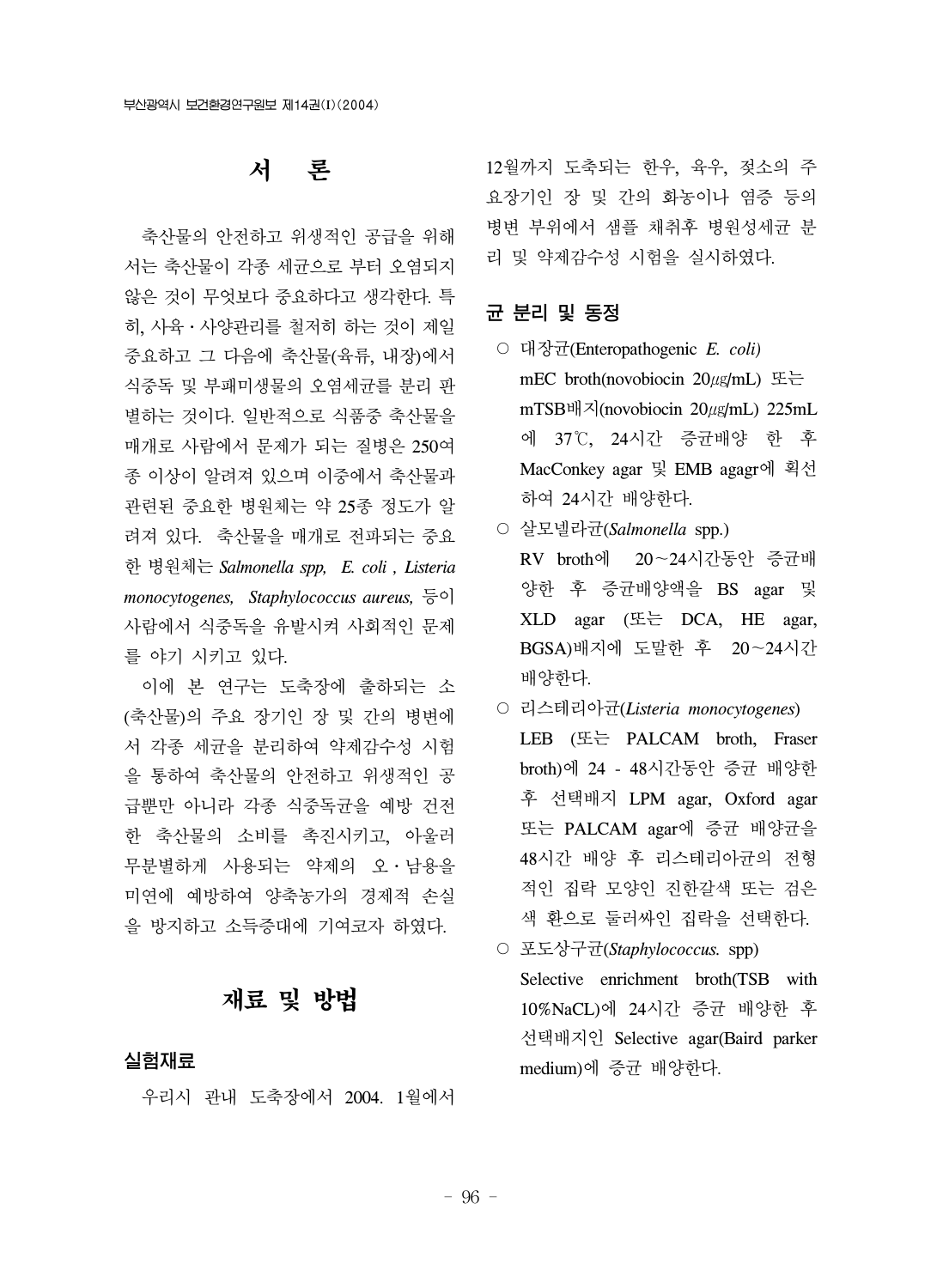#### 항균제 감수성 시험

 도축우의 장 및 간에서 분리한 세균 3건에 대하여 한천평판희석법에 의한 약제감수성 시험을 실시하기 위하여 fluid thioglycollate medium 및 blood agar base 배지를 사용하였 고, 사용된 약제는 Amikacin, Ampicillin, Amoxicillin, Carbenicillin, Cafazon, Cephalothin, Ciprofloxacin, Nalidixic acid, Gentamycin, Doxycycline, Kanamycin, Lincomycin, Neomycin, Colistin, Chloramphenicol, Norfloxacin 등 16종의 항균제를 사용하였 다.

## 결 과

#### 균 분리율

 도축우 내장(장, 간) 113건중에서 장 및 간에서 2건(*Listeria. innocua*)*,* 간에서 1건 (*Staphylococcus aureus*) 총 3건이 분리되어 분리율은 2.6%로 나타났다*.*

#### 분리균의 생화학적 성상

 도축우의 내장(장, 간)에서 분리한 세균 3주에 대한 생화학적 성상은 아래와 같이 표준균주와 일치하였다.

 리스테리아는 유사한 집락에 대해서는 그람염색으로 그람양성 간균을 확인하고, 생 화학성상 시험을 실시한다. catalase 양 성, β-용혈성을 나타내며, 운동성이 있고, mannitol 비분해, rhamnose 분해, xylose비 분해의 결과를 보일 경우 리스테리아균 (*Listeria innocua*)양성으로 판정하였다.

 *Staphylococcus aureus*은 보통한천배지에 서 포도상의 배열을 갖는 그람양성 구균을 확인하고, coagulase test를 실시한다. coagulase에 양성, catalase에 양성, mannitol에 양성, glycine에 양성, Lysostaphin sensitivity 양성, Thermostable nuclease production test 양성을 나타내고, lithium chloride에 의한 Gram-negative 성장 저해 및 potassium tellurite 에 의한 Gram-negative 의 성장 저해 받는 것을 확인하였다.

## 분리균의 약제감수성 시험

 장 및 간에서 분리한 세균 *Listeria. innocua* 2주와 *Staphylococcus aureus* 1주에 대하여 Amikacin, Ampicillin, Amoxicillin, Carbenicillin, Lincomycin, Cephalothin, Ciprofloxacin, Doxycycline, Gentamycin, Kanamycin, Neomycin, Norfloxacin, Nalidixic acid, Chloramphenicol, Cafazon, Colistin, 등 16종의 항균제에 대한 조사한 결과 분리한 세균 3주에 공히 Norfloxacin와 Ciprofloxacin에 가장 높게 감수성을 나타냈다.

## 고 찰

리스테리아 균에 의한 식중독은 세계적 으로 증가하고 있는 추세이며, 특히 유럽 에서 많이 발생하고 있고, 국가별 인구 백 만명당 발병율은 미국이 1985년에 7.0명, 카나다는 1988년에 2.3명, 프랑스는 14.7명 이 발생하고 있으며, 우리나라의 경우는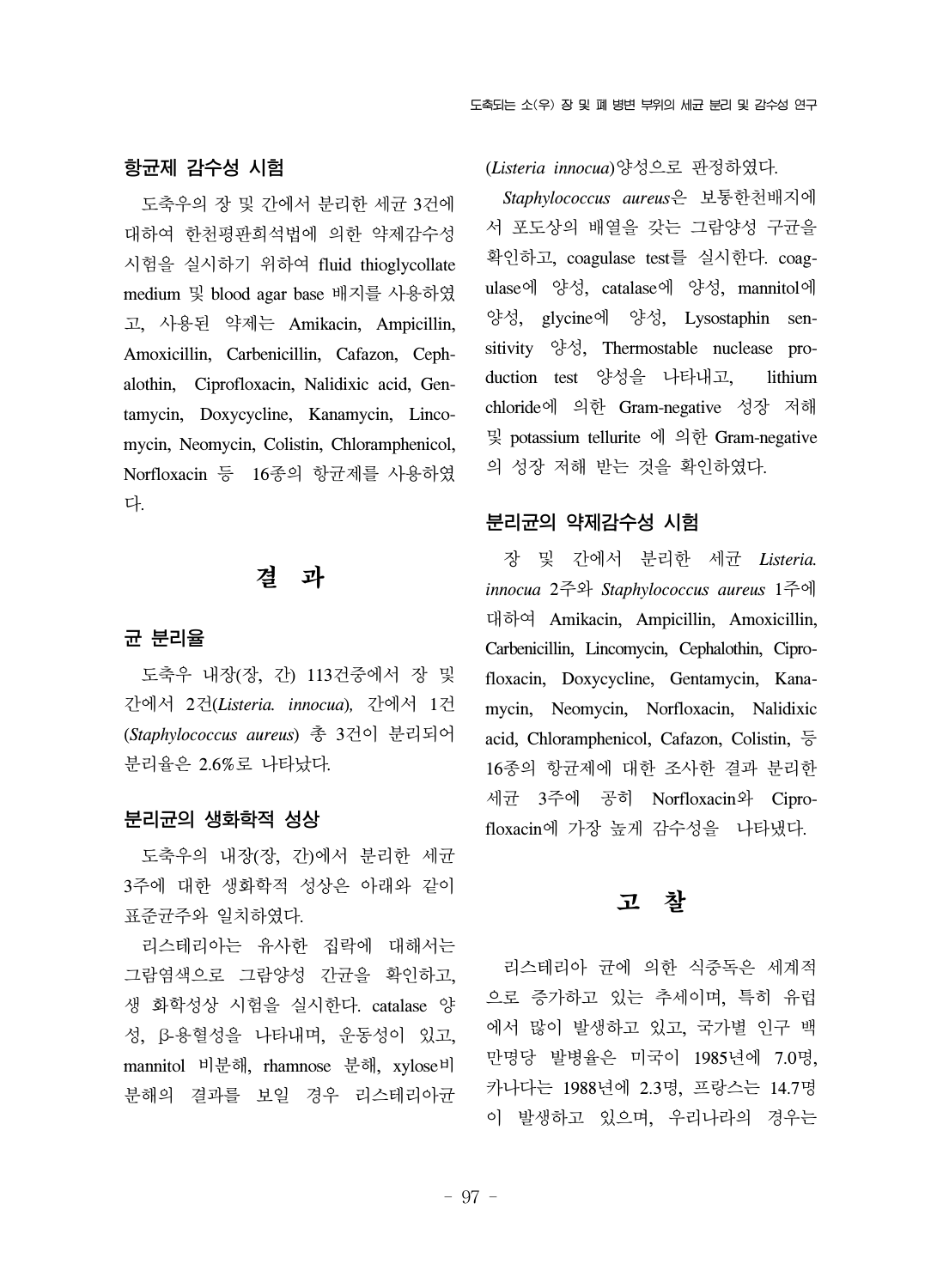거의 발병예가 없다. 원인식품은 주로 치 즈, 우유등과 관련된 낙농제품과 아이스크 림, 생선, 육류등 다양하다.

 본 연구에서 리스테리아 원인균 분리 방 법은 화농성 염증을 일으키는 장 및 간의 병변에서 직접 선택배지인 Selective enrichment broth(LE broth)에 증균 시키고 24시 간 증식 후 LPM agar, Oxford agar 또는 Selective media plate(PLACAM agar)에 증 식 후 그람 염색에 의한 형태학적 검사 및 생화학검사를 실시하여 *Listeria. innocua*를 분리하였다.

 리스테리아균을 신속히 검출하는 방법으 로는 균을 신속히 동정하는 Vitek system, Micro-ID등과 Nucleic acid hybridization assay법을 이용한 nonradioactive DNA probe kits, Immunoassay기법을 이용한 Listeria -Tek, Tecra-Listeria kits, 이외 PCR (polymerase chain reaction)기법 등이 있으 며, 본 실험에서는 이용하지 않았으나 이 등 의 원유중 *L. monocytogenes*의 신속검 색에서도 *L. monocytogenes*에 대한 PCR기 법을 이용하여 리스테리아 균 검출 방법으 로 사용하였고, 강 등 의 수입 동물성 식 품에서 *L. monocytogenes*의 신속 검색에서 PCR법을 수입 우육, 돈육, 계육 및 오리육 에 적용하여 *L. monocytogenes*를 검색한 결과 총 117 시료중 직접 PCR법에서는 7 예, 증균후의 PCR법은 12예, 그리고 균 분 리배양법은 8예가 양성을 나타내는 석으로 보아 리스테리아 균 분리에 많이 사용되는 것으로 판단된다.

 또한 포도상구균에 대한 연구에서는 *Staphylococcus spp*은 20여종으로 자연계에 널리 분포되어 있는 세균의 하나로서 식중 독뿐만 아니라 피부의 화농․중이염․방광 염 등 화농성 질환을 일으키는 원인균으로 우리나라에서 살모넬라 식중독 및 장염비 브리오 식중독 다음으로 많이 일어나는 식 중독으로 알려져 있다.

 *Staphylococcus spp*중에 황색의 색 소를 생산하는 황색포도상구균(*Staphylococcus aureus*) 만이 식중독을 일으키며 기타 포도상구균에 의한 식중독 발생 사례 는 현재까지 없다.

 본 연구에서는 포도상구균의 세균 분리 는 리스테리아 분리 방법과 동일한 직접 화농성 병변에서 채취 선택배지인 Selective enrichment broth(TSB with 10%NaCL)에 24 시간 증식 후 Selective agar(Baird parker medium)에 증식 후 그람 염색에 의한 형 태학적 검사 및 생화학검사로 실시하여 간 의 화농성 염증을 일으킨 병변서 *Staphylococcus aureus*을 분리하였다. 이는 진 등 의 유방 염 감염 원인균 분리에서도 이 균이 검출 되는 것으로 보아 화농성 염증을 일으키는 균 뿐만 아니라 유방염의 원인균이기도 한 것으로 사료됨.

 장 및 간에서 분리한 균 3주에 대한 약 제 감수성시험 조사에서 Amikacin, Ampicillin, Amoxicillin, Carbenicillin, Cafazon, Cephalothin, Ciprofloxacin, Kanamycin, Neomycin, Doxycycline, Norfloxacib, Gentamycin, Lincomycin, Chloramphenicol,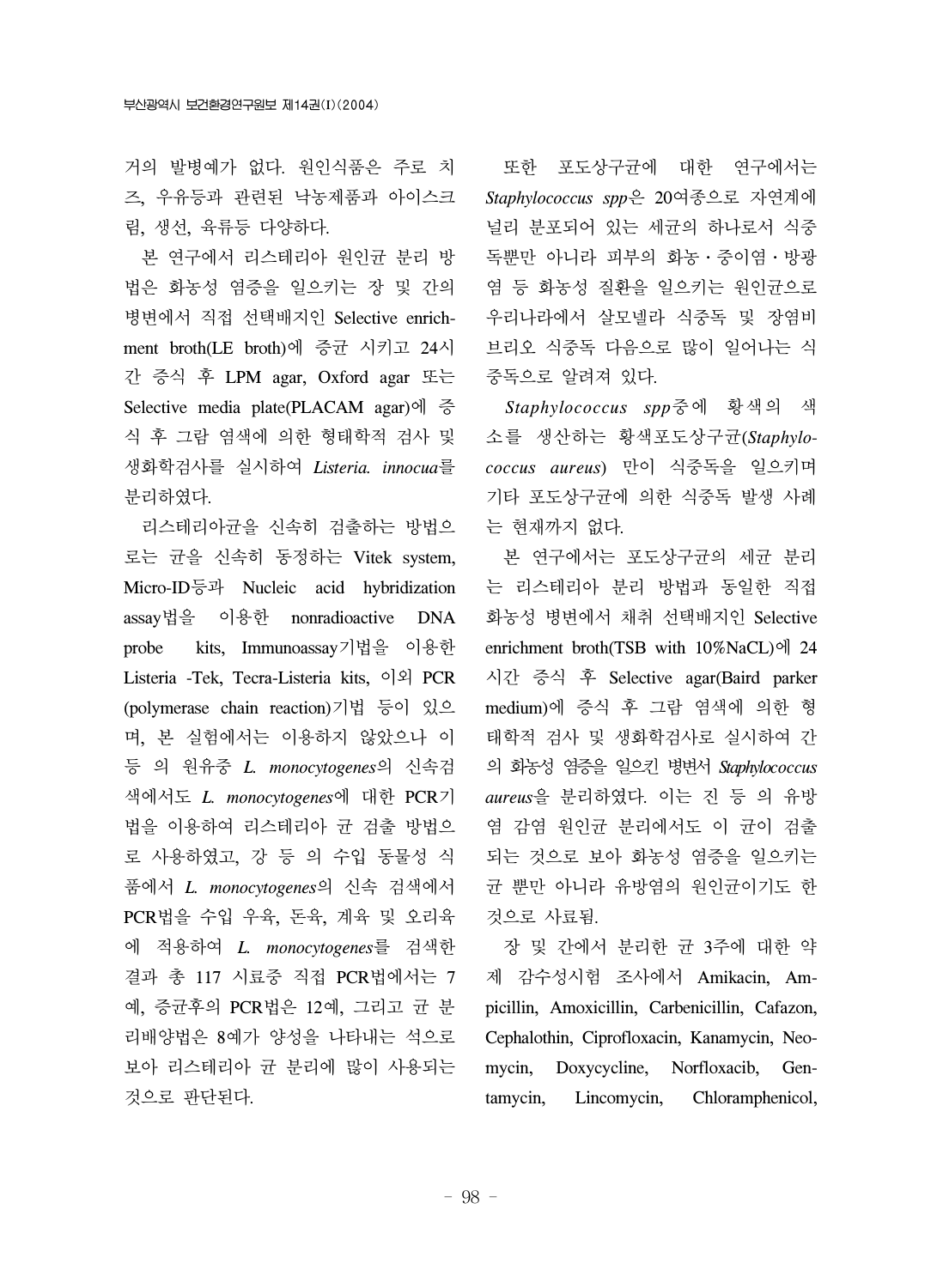Nalidixic acid, Colistin, 등 16종의 항균제 를 사용한 결과 Norfloxacin와 Ciprofloxacin 에 가장 감수성이 높게 나타났다. 이는 진 등의 Norfloxacin, Cephalothin과 비교할 때 Norfloxacin은 공통성을 갖지만 Ciprofloxacin은 차이점을 나타내었으나, 박 등 의 Cephalothin, Chloramphenicol와 임 등의 Cephalothin, Chloramphenicol과 비교할 때 는 상당한 차이가 있었다.

 이상의 결과를 볼 때 화농성 병변을 나 타낸 내장(장, 간)에서 세균 분리 방법등을 더욱 더 다양하고 심도있게 연구를 각종 식중독 뿐만 아니라 다른 질병 원인 분석 에 필요한 원인균 분리에 최선을 다해야 할 것으로 생각된다.

# 결 론

 부산시 관내 도축장의 도축우 113건(장 65건, 간48건)의 내장인 장 및 간의 화농성 염증 등 이상이 있는 병변 부위에서 세균 을 분리하고, 분리한 세균에 대하여 약제 감수성 시험을 실시하여 다음과 같은 성적 을 얻었다.

1. 도축우 장 65건에서 세균 분리 성적은 *Listeria. innocua* 2건으로 분리율 3.1%, 간 48건에서 세균 분리 성적은 *Staphylococcus aureus* 1건으로 분리율 2.1%로 총 3건의 세균을 분리 2.6%의 분리율을 나타냈으며, 대장균․살모넬 라․연쇄상 구균 등은 전혀 검출이 되 지 않았다.

2. 도축우 내장(장, 간)에서 분리한 3주에 대 하여 Amikacin, Ampicillin, Amoxicillin, Carbenicillin, Kanamycin, Cephalothin, Colistin, Ciprofloxacin, Doxycycline, Gentamycin, Cafazon, Lincomycin, Neomycin, Chloramphenicol, Nalidixic acid, Norfloxacin 등 16종의 항균제를 사용한 약제감수성 시 험을 한 결과 *Listeria. innocua*와 *Staphylococcus aureus* 모두 Norfloxacin와 Ciprofloxacin 에 가장 감수성이 높게 나타났다.

# 참고문헌

- 1. Calnek. B. W. et al. Diseases of Poultry, 10th ed. Iowa State University Press, Ames, Iowa, USA
- 2. Jordand's Poulty Diseases, 3rd ed.
- 3. 도축우 소장에서 세균분리 및 시간경 과에 따른 균수변화 추이(김정화외 4 인)
- 4. 손봉환 : 유방염 방제를 통한 유질 향 상 방안 학술심포지움 자료. 한국가축 위생학회, 1994.
- 5. 이성모, 황현순, 손봉환 등 : 원유의 위 생학적 유질 변동에 관한 연구. 한국가축위생학회지 17(3) : 208~226, 1994.
- 6. 이철현, 손원근, 강호조 : 원유로부터 Listeria monocytogenes 의 신속검색을 위한 중합 효소연쇄반응법의 개선. 대 한수의학회지 36(1):119-129, 1996
- 7. 강호조, 석주명, 손원근 : 수입동물성